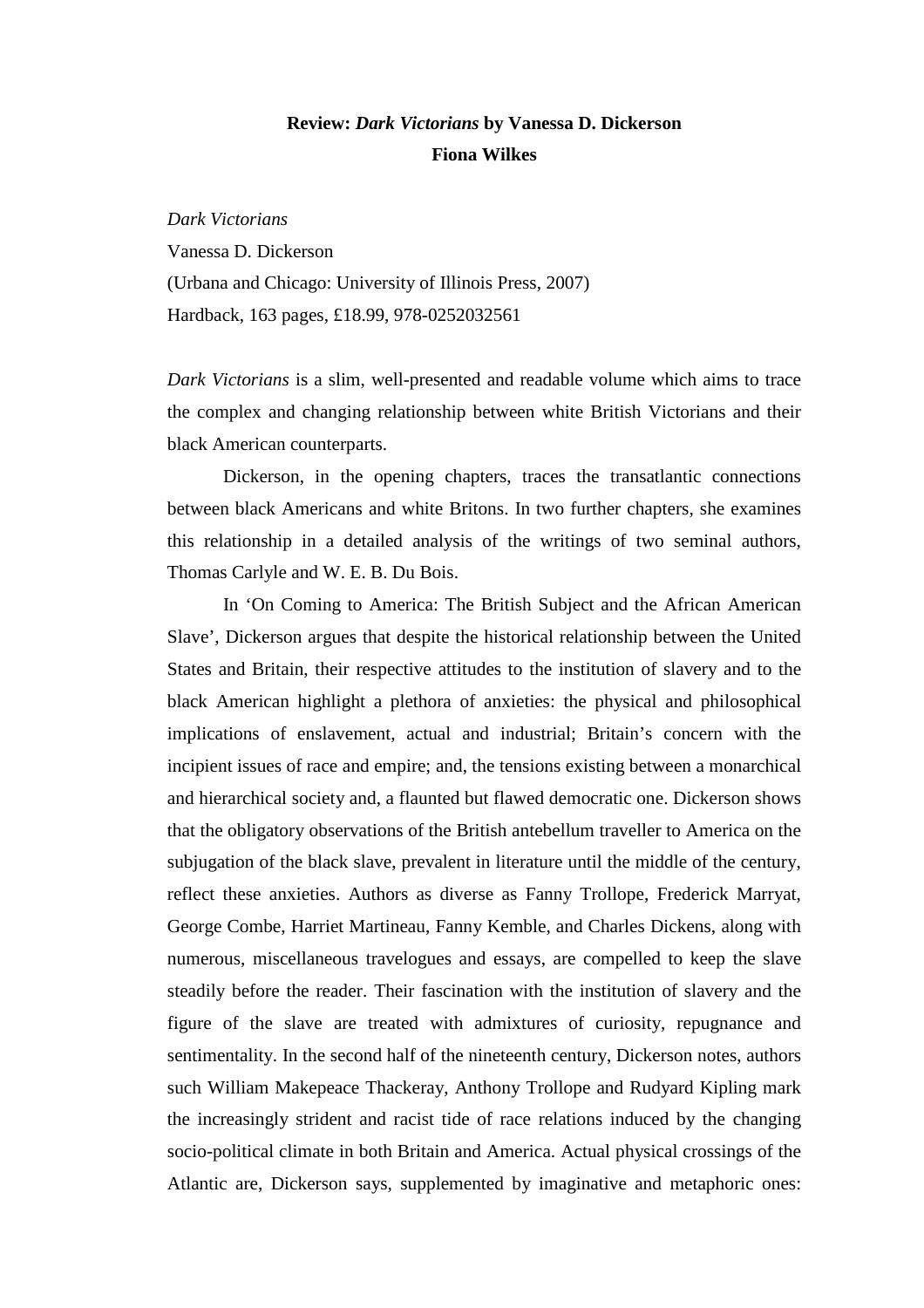Mary Shelley's *Frankenstein*, George Eliot's *Daniel Deronda*, Emily Bronte's *Wuthering Heights*, Elizabeth Gaskell's 'An Accursed Race', Robert Browning's 'Caliban Upon Setbos' and Elizabeth Barrett Browning's 'The Runaway Slave at Pilgrim's Point'. Dickerson concludes that these literary productions inject the lives of black African Americans into the minds of white British Victorians. The most significant outcome for African Americans was a body of writing that provided a critical view of their nascent nation. British writing did much to raise consciousness of black Africans in America but it did not necessarily ameliorate their status.

 Conversely, in her second chapter 'Hail Britannia: African Americans Abroad in Victorian England', Dickerson alerts the reader to the different sociocultural imperatives that precipitated the black American's relationship with white Britons. Whilst the white Briton travelled confidently with a mission to propagate cultural imperialism and the white American with an assumption of their 'manifest destiny', black American travellers were compelled to reflect on their identity in leaving a country that abused and disowned them. For the majority of black Americans who came not as visitors, voyeurs or agents but as property, servants and slaves, travel gave little sense of empowerment and offered no opportunity of personal agency to comment and interpret. There is a paucity of travel writing by blacks. However, many nineteenth-century African Americans of prominence did travel to Britain. Dickerson argues that there is a strong correlation between black emancipatory activities and European travel. The commodification of the slave testimony is indicative of blacks' need for fiscal survival and is accompanied by gruelling physical lecture tours and benevolent philanthropy. Although some became literally Black Victorians, those such as William and Ellen Craft, John Brown, Francis Frederic, Josephine and Clarissa Brown and Ira F. Aldridge, among others, ultimately returned, renewed, invigorated and determined to press for human rights and democratic freedoms, for example, Frederick Douglas and Harriet Jacobs. Britain for black Americans was important in overcoming and circumventing impediments to black freedom and self-realisation in the United States and significant in giving blacks greater influence, self-confidence and visibility as leaders and the opportunity to take measure of their own identity.

In chapter three, Dickerson examines Thomas Carlyle's *An Occasional* 

## **Fiona Wilkes, Review:** *Dark Victorians* **by Vanessa D. Dickerson**

**19**: Interdisciplinary Studies in the Long Nineteenth Century, 7 (2008) www.19.bbk.ac.uk